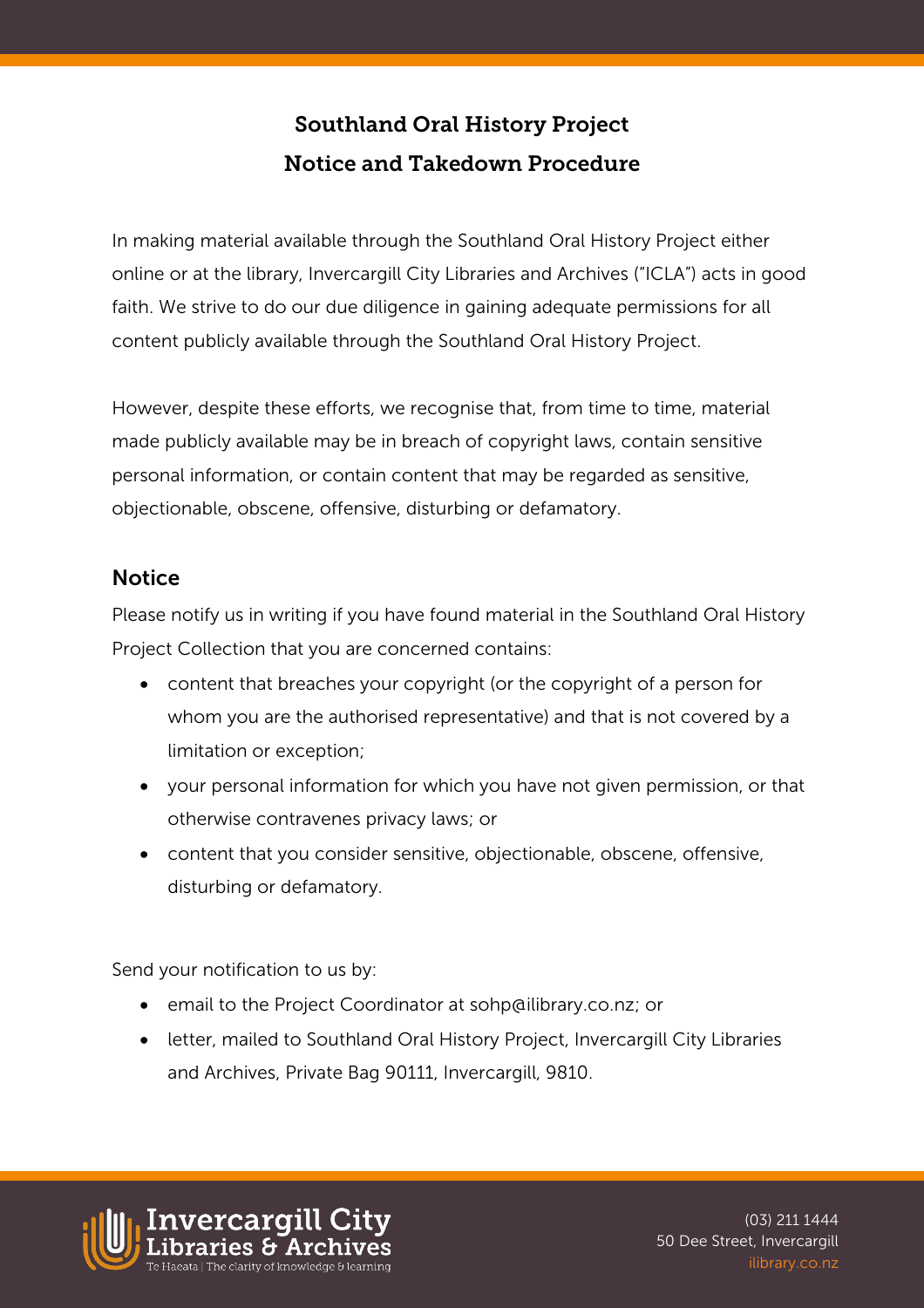Your notification must specify the following:

- Your contact details.
- The full details of the material.
- If the request relates to copyright, provide proof that you are the rights holder and a declaration made under the Oaths and Declarations Act 1957, that you are the rights holder or authorised representative. It is a criminal offence to make a false oath or declaration.
- The reason for your request including, but not limited to, those detailed above.

## Takedown

Upon receipt of notification, this 'Notice and Takedown' procedure is then invoked as follows:

- ICLA will acknowledge receipt of your complaint by email or letter and will make an initial assessment of the validity and plausibility of the complaint.
- Upon receipt of a valid and plausible complaint, public access to the material will be revoked, pending an agreed solution.
- ICLA will contact the contributor of the material, if relevant. The contributor will be notified that the material is subject to a complaint, under what grounds, and will be asked to provide their response to the concerns raised by the complainant to ICLA.

The complainant and the contributor will be encouraged by ICLA to resolve the issue swiftly and amicably and to the satisfaction of both parties, with the following possible outcomes:

- The material is re-posted in the collection unchanged.
- The material is replaced in the collection with changes.
- The material is permanently removed from our collections.

If the contributor and the complainant are unable to agree to a solution, the material will remain unavailable until a time when a resolution has been reached.